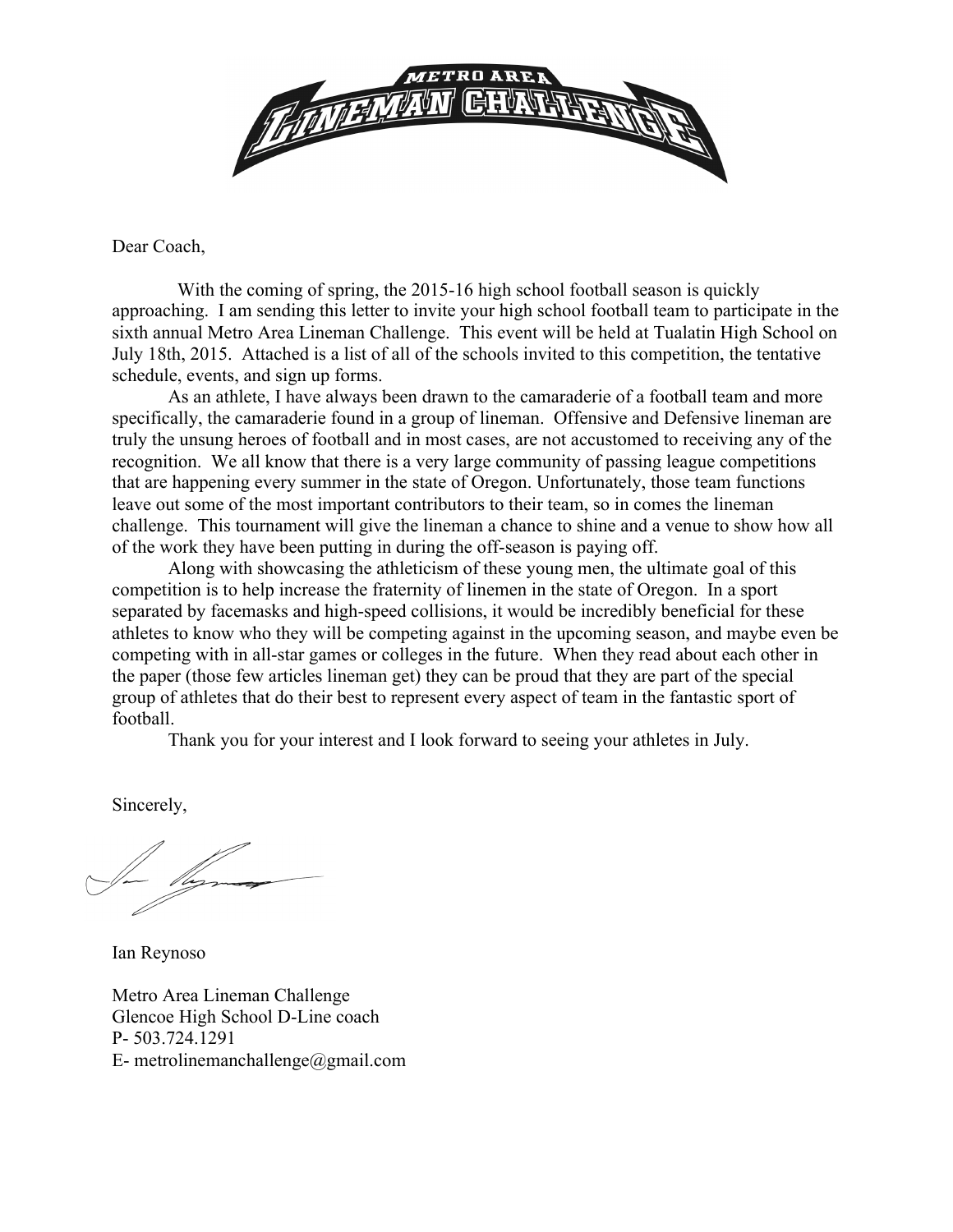

**Aloha • Barlow • Beaverton • Canby • Centennial • Central Catholic • Century • Clackamas • Crater David Douglas • Forest Grove • Glencoe • Grant • Grants Pass • Gresham • Hillsboro • Jesuit • Lake Oswego • Lakeridge • LaSalle • Liberty • Lincoln • McKay • McMinnville • McNary • Newberg • North Eugene • North Medford • North Salem • Oregon City • Redmond • Reynolds • Roseburg • Sheldon • Sherwood • Silverton • Skyview (WA) • South Eugene • South Medford • South Salem • Southridge • Sprague • Sunset • Thurston • Tigard • Tualatin • West Albany • West Linn • West Salem • Westview** • **Wilsonville •Woodburn**

#### **Overview**

Each school may have a maximum of 10 linemen entered in the competition (you may bring a "JV" team with extra competitors). The team may be comprised of offensive and defensive lineman and may represent any grade. Athletes will be given a shirt with their school colors and they must bring cleats and athletic shoes for the competition. Athletes might also want to use gloves for the tug o' war. There will be water provided on site, but athletes will have to provide their own athletic drinks and are encouraged to bring their own water bottles and food for nourishment during the competition. As a school, you are encouraged to bring a canopy, or shade tent to set up on the track for your athletes to stay out of the sun because it tends to get very hot (note: there are covered stands that should provide shade later in the day).

Check in for the MLC will be on the track at the football field and will begin at 10:00 am with the first event beginning at 11:00. Schools are strongly encouraged to arrive as close to 10:00 as possible so the athletes can have enough time to warm up for the competition. The cost of this competition is \$160 per team at \$20 an athlete (\$200 if you have two alternates). This money will be used to provide each athlete with a Metro Area Lineman Challenge T-shirt and a plate at the "Lineman BBQ" at the conclusion of the competition. The fee will also provide the winning team with "Team Champion" letterman patches, as well as an additional patch for the MLC MVP. Any money that will be left over will be held and used towards the 2016 MLC. The participating schools coach should handle the money or collection of money as well as the team registration form. So we can successfully order t-shirts, ALL registration forms must be received no later than the **31st of May**. Each athlete will also have to fill out the vital information form and turn it into the coach to be mailed with the team registration form or collected upon check in **(\*If an athlete does not have the vital information form complete they will not be able to compete in the challenge**).

The Lineman challenge will be comprised of eleven events. All of the events in the first half of the competition will be similar to an NFL Combine, testing strength, speed, explosiveness and agility. The second half will be arranged like a Met-rx worlds strongest man competition. With the exception of the Tug 'O War and the 2 Man Sled Relay, each athlete will be tested individually on his skills. At the end of each event all of the athletes totals for each school will be compiled into a team total. Out of this total there will be a team champion for each event.

In regards to individual scores, each number posted by the athlete will be given a score in a decathlon scoring system. The better your performance, the more points you will be awarded.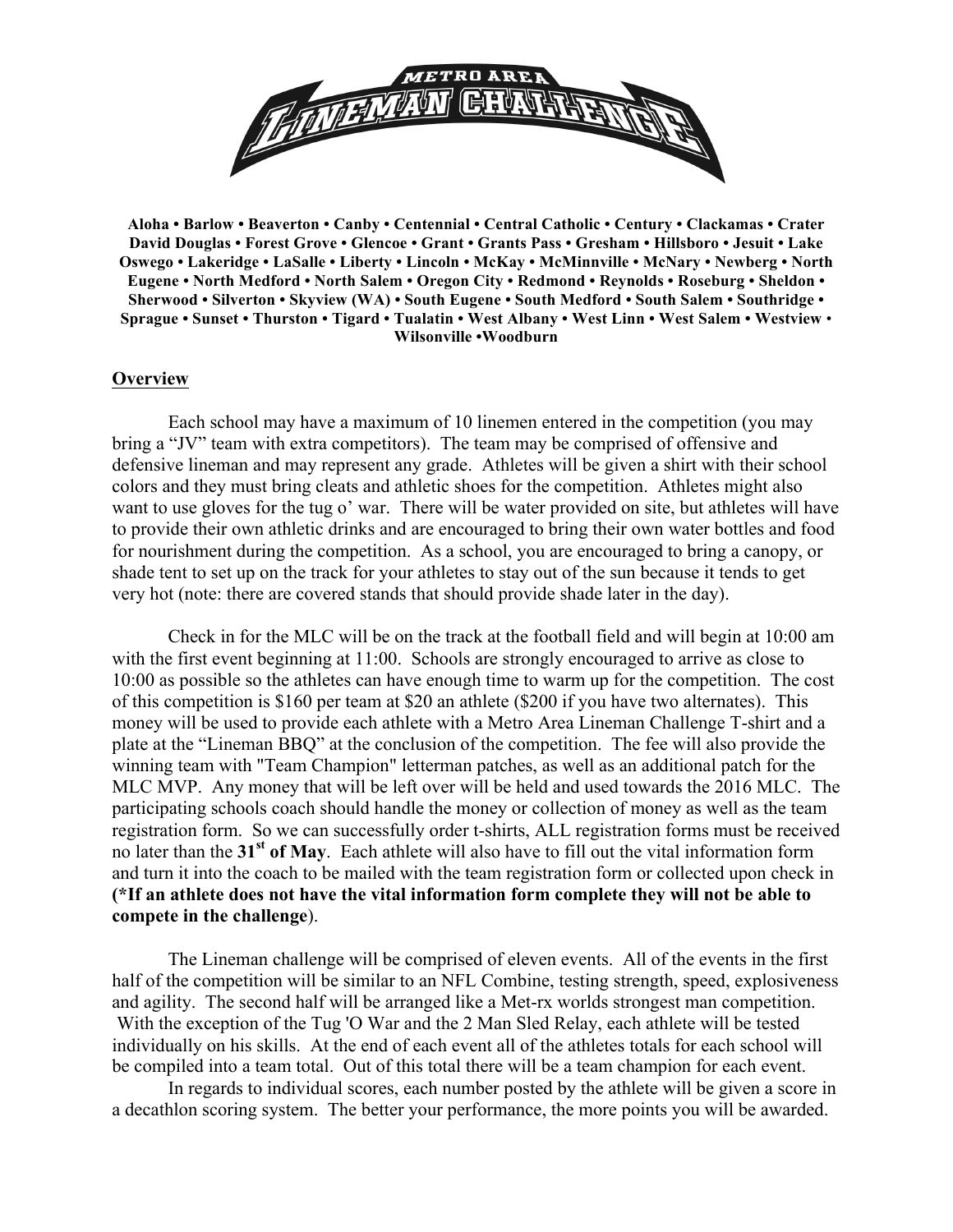\*There has also been a new aspect added to the MLC this year. Per request, there will be points awarded to each athlete for their height and weight, which will be collected at check in. The taller and heavier you are the more points you will be awarded. This is to help reward the lineman that are scoring the most points throughout the day while being a larger body.

The top eight teams in each event will receive points going towards a team total. The scale is as follows:  $1st= 10$  pts,  $2nd= 8$  pts,  $3rd= 6$  pts,  $4th= 5$  pts,  $5th= 4$  pts,  $6th=3$  pts,  $7th= 2$ pts, and 8th= 1 pt. There will also be an additional point given to the team that has the individual champion in each event (excluding the tug 'o war and the 2 man sled relay). Here are the list of events, followed by their rules and a brief description:

First Half: 40 yard dash, shuttle run, vertical jump, standing broad jump, and bench press.

Second Half: Farmers Carry, Tractor Tire Flip, Team tug-o-war, 2 Man sled Relay, and Obstacle course

## **Event Descriptions and Rules**

#### **40 Yard Dash:**

Each athlete will be given two chances to run a 40 yard sprint. There will be two timers at the end of the run to make the time as legitimate as possible. The timers will begin on the athlete's movement and will stop their clocks as the runner passes them at the 40 yard line. Together they will take both of their times and record the average as the athletes time. After the athlete runs their two attempts, the faster of the two times will be submitted. All eight of the times will be totaled to determine who is the fastest eight-man team of the challenge.

#### **Shuttle Run:**

The shuttle will cover 20 yards. Each athlete will be given two attempts and the fastest time of the two will be submitted. The athlete will start straddling a yard line facing the timer and on his movement the clock will start. He will have to touch the first line five yards away to his left or right with his hand, cut facing the timer and touch the other line ten yards away. He must cut facing the timer again and finish five yards back through the start. (Ex. start on the 15 yard line. Run to the ten, cut, run to the 20, cut and run back through the 15) If the athlete neglects to cut facing the correct direction or does not touch the line, his attempt will not count. If he scratches both attempts, his time will be recorded as a zero. Times will be combined for a team total.

## **Vertical Jump:**

Each athlete will be given two attempts to jump and touch as high as they can on a vertical jump ladder. Their reach will be recorded first by seeing how far they can reach up a wall with their feet planted firmly on the ground. After their reach is recorded they will attempt their jumps. The jumps will be measured in inches and will be calculated by taking the height jumped, and subtracting the height reached. The higher of the two jumps will be counted. All team jumps will be joined into a team total.

#### **Broad Jump:**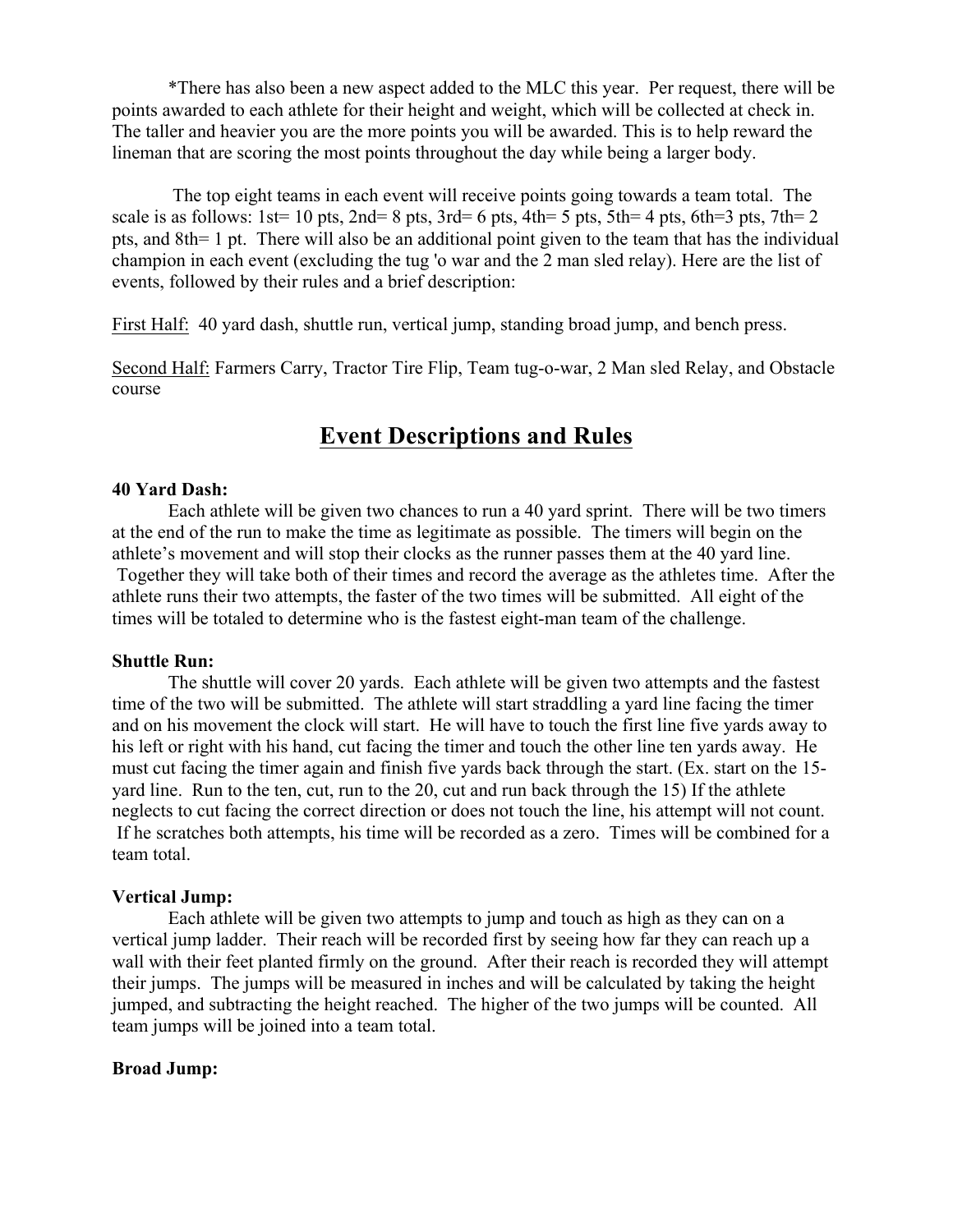The athletes will get two chances to jump as far as they can from a stand, with two feet planted firmly on the ground. They will be tested for distance and they will be marked from the closest part of them to the starting position. If a contestant falls backwards they will be judged from where their closest body part lands relative to the start. They also must stick the landing; meaning contestants may not jump and roll out like a long jumper would. The athlete will also not be able to touch the ground to stabilize himself. If he braces on the ground his jump will be nullified. The farther of the two distances will be recorded. All team jumps will be joined into a team total.

### **Bench Press:**

Each athlete will be given the chance to bench press 185 lbs. as many times as they can before they fail. For a press to be counted by the judges the contestant must touch his chest with the bar and then press it up, **locking his elbows** at the top of the lift. \*If the contestant does not meet both of these requirements the repetition will not be counted. All of the totals will be combined for a team total.

### **Farmers Carry:**

Using a hex shrug bar with 315 lbs. on it, the contestants will be given 30 seconds to see how far they will be able to carry the weight back and forth along a 20 yard path. The required path will take the athletes twenty yards, around a cone and back another twenty yards to the start and continue until time runs out or they drop the weight. The 30-second timer will begin as soon as the competitor takes his first step. Their distance will be marked as soon as the weight touches the ground again or when the time expires. \*Distances will be rounded up to the nearest yard. All individual distances will be compiled for a team distance.

## **Tractor Tire Flip:**

Each participant will have 30 seconds to flip a tractor tire as many times as they can. The tire is an estimated 350 lbs. All of the athlete's flips will be totaled at the conclusion of the teams round and the team total will be submitted. The tire will begin on one side and will have to be flipped over and touch the ground before time is up to be counted. \*If the tire is in the process of falling to the ground as the time ends the rep will not count. It will be the judge's decision. \*The tire flip will begin at the beginning of the entire challenge and run continuously throughout the day.

#### **2 Man Sled Relay:**

Each school will be represented by four groups of two athletes. The two athletes will drive a two man blocking sled 15 yards, turn around a cone and drive it back to the start before passing the sled off to another pair of their teammates to repeat the path. The sled must travel counterclockwise around the cones. If the sled comes off of this path it's time will continue to run and they will have to put it back on the path. After all three groups of two have pushed their leg of the relay; the clock will be stopped as soon as the bags on the sled pass the start line. \*If the cone at the start, or the 15-yard mark is touched by the sled or the competitors, the entire team will be penalized one second.

#### **Team Tug-O-war:**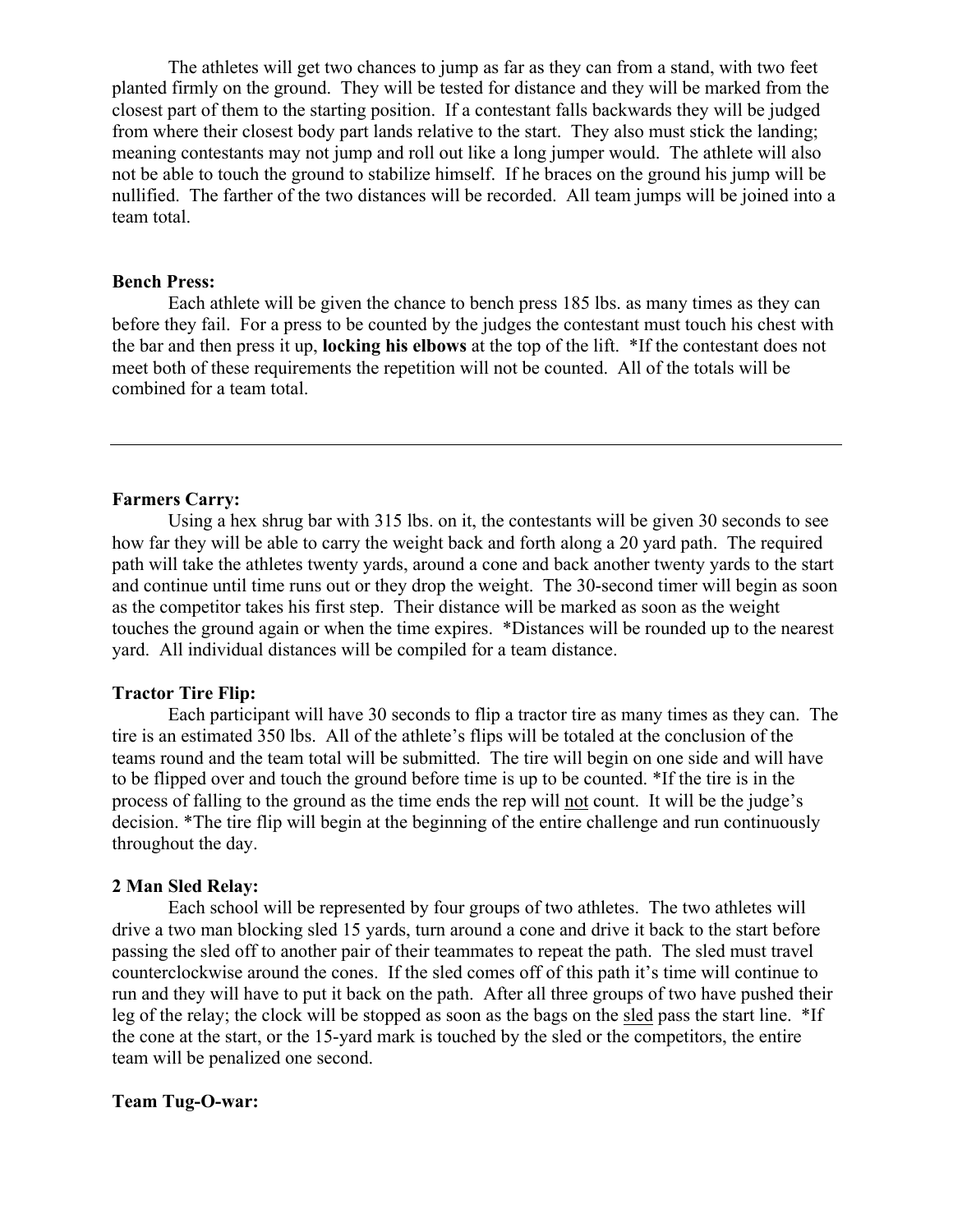As the teams check in they will be given a team number that will be assigned according to when they check in. This number will tell them where they will sit in the bracket (earliest to register is the 1 seed and so on). The format will be double elimination and there will be a consolation bracket to determine third through eighth place.

## **Obstacle Course:**

Each athlete will compete in an obstacle course that will test their, explosiveness, speed, agility, hands and overall athleticism. The fastest team total will be deemed the obstacle course champion. \*5/10 of a second will be deducted for every obstacle touched. All times will be compiled into a team total.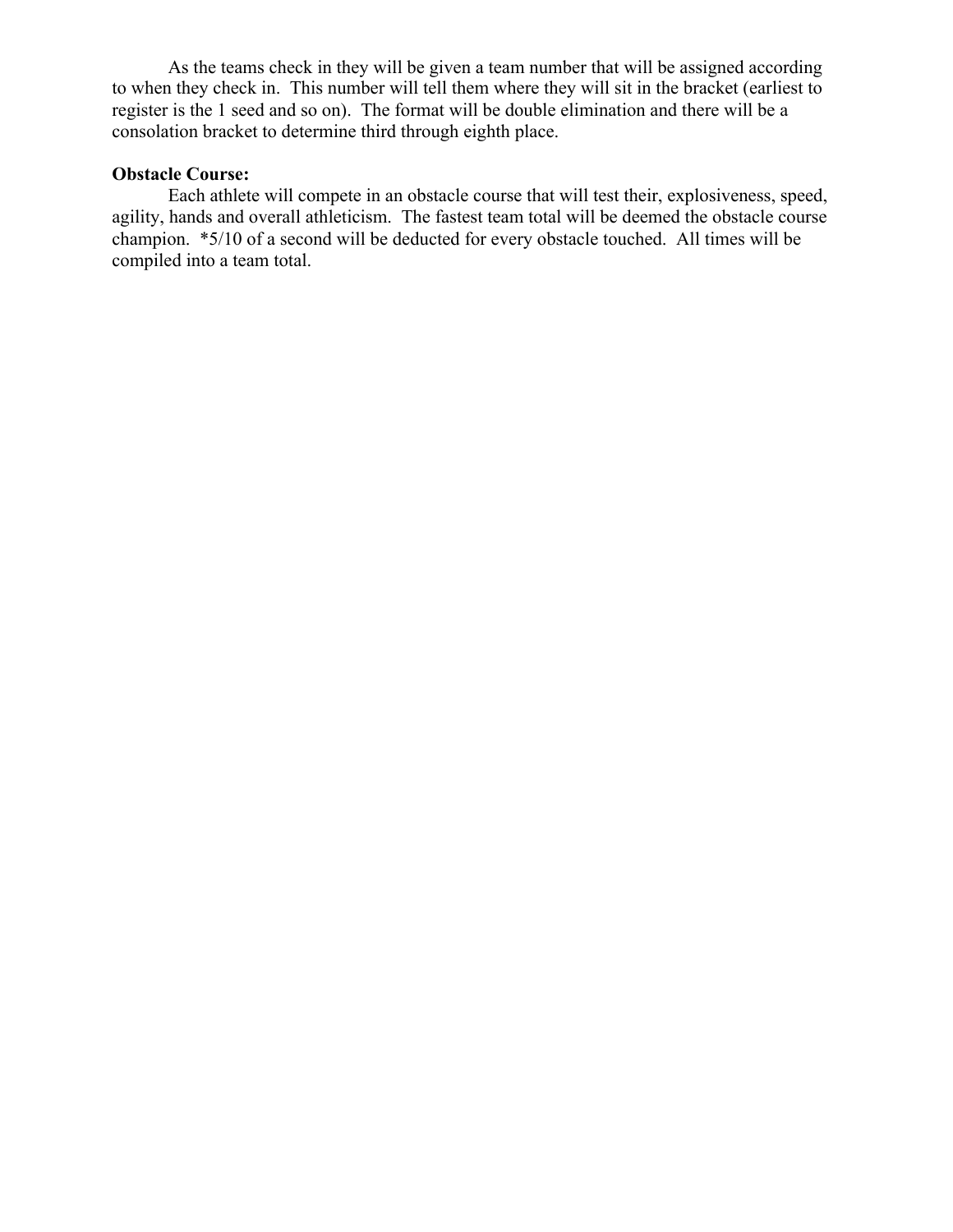# **Metro Lineman Challenge Schedule**

10:00- Check in

11:00- 40 yd. sprint and 20 yd shuttle

Vertical jump and standing broad jump

1:15- Bench Press competition

3:00- Farmers Carry Tractor tire flip

- 4:30- Tug O' War
- 5:30- Sled push & Obstacle Course
- 7:00- Results awards and departures.

\*All times are adjustable to fit the demands of the competition.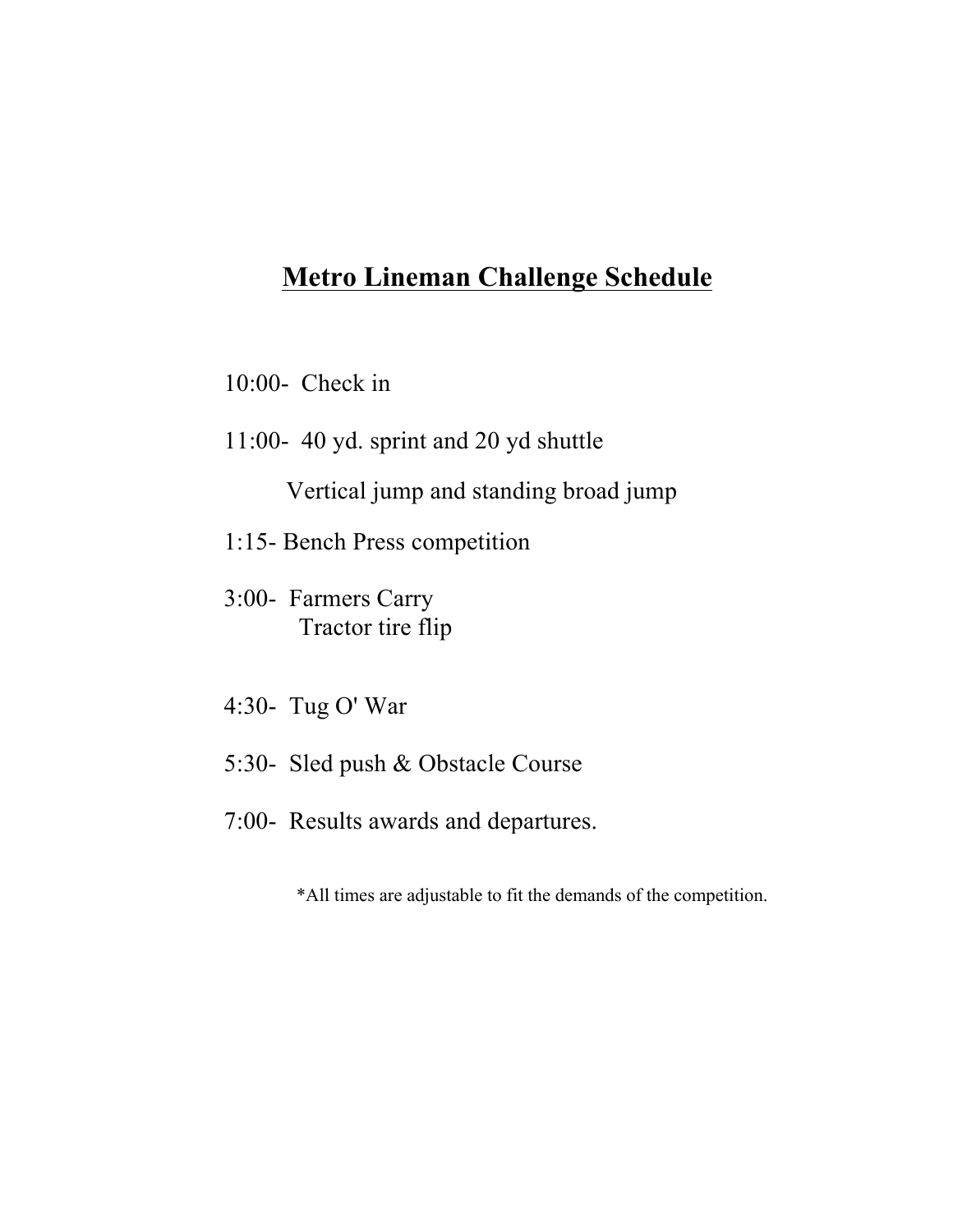

### **SIGN UP** \*Please print all information

Athlete Name Shirt size **1. \_\_\_\_\_\_\_\_\_\_\_\_\_\_\_\_\_\_\_\_\_\_\_\_\_\_\_\_\_\_\_\_\_\_\_\_\_\_\_\_\_\_\_\_** L XL XXL 3XL **2. \_\_\_\_\_\_\_\_\_\_\_\_\_\_\_\_\_\_\_\_\_\_\_\_\_\_\_\_\_\_\_\_\_\_\_\_\_\_\_\_\_\_\_\_** L XL XXL 3XL **3. \_\_\_\_\_\_\_\_\_\_\_\_\_\_\_\_\_\_\_\_\_\_\_\_\_\_\_\_\_\_\_\_\_\_\_\_\_\_\_\_\_\_\_\_** L XL XXL 3XL **4. \_\_\_\_\_\_\_\_\_\_\_\_\_\_\_\_\_\_\_\_\_\_\_\_\_\_\_\_\_\_\_\_\_\_\_\_\_\_\_\_\_\_\_\_** L XL XXL 3XL **5. \_\_\_\_\_\_\_\_\_\_\_\_\_\_\_\_\_\_\_\_\_\_\_\_\_\_\_\_\_\_\_\_\_\_\_\_\_\_\_\_\_\_\_\_** L XL XXL 3XL **6. \_\_\_\_\_\_\_\_\_\_\_\_\_\_\_\_\_\_\_\_\_\_\_\_\_\_\_\_\_\_\_\_\_\_\_\_\_\_\_\_\_\_\_\_** L XL XXL 3XL **7. \_\_\_\_\_\_\_\_\_\_\_\_\_\_\_\_\_\_\_\_\_\_\_\_\_\_\_\_\_\_\_\_\_\_\_\_\_\_\_\_\_\_\_\_** L XL XXL 3XL **8. \_\_\_\_\_\_\_\_\_\_\_\_\_\_\_\_\_\_\_\_\_\_\_\_\_\_\_\_\_\_\_\_\_\_\_\_\_\_\_\_\_\_\_\_** L XL XXL 3XL **9. \_\_\_\_\_\_\_\_\_\_\_\_\_\_\_\_\_\_\_\_\_\_\_\_\_\_\_\_\_\_\_\_\_\_\_\_\_\_\_\_\_\_\_\_** L XL XXL 3XL **10. \_\_\_\_\_\_\_\_\_\_\_\_\_\_\_\_\_\_\_\_\_\_\_\_\_\_\_\_\_\_\_\_\_\_\_\_\_\_\_\_\_\_\_** L XL XXL 3XL

Please return this form with a check for the entry fee to:

 **School:\_\_\_\_\_\_\_\_\_\_\_\_\_\_\_\_\_\_\_\_\_\_\_\_\_\_\_\_\_\_\_\_\_**

Coach Ian Reynoso Glencoe High School 2700 NE Glencoe Rd. Hillsboro, Oregon 97124

**Please make your check payable to "Metro Area Lineman Challenge".**